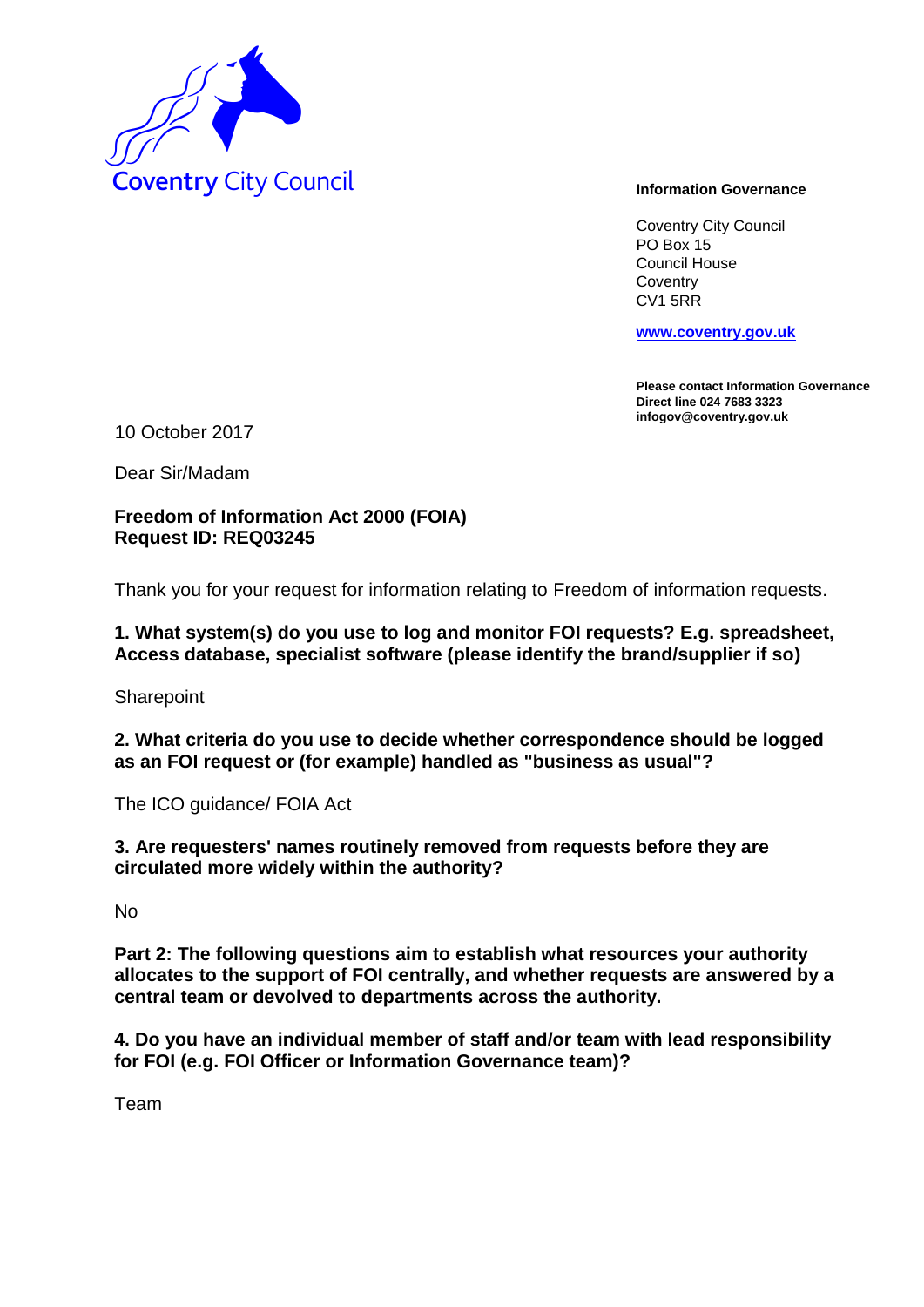# **5. If so, how many FTE staff are there in this team?**

6

## **6. What other responsibilities do staff in this team have? (E.g. Data Protection, records management, etc.)**

Data protection, Records management, Information sharing requests, Subject Access requests, CCTV requests, and Environmental Protection requests.

## **7. Are responses to FOI requests normally drafted by the central FOI Officer/team, or are they drafted by staff in the department with lead responsibility for the subject matter of the request?**

Both

# **8. Who approves responses before they are sent out?**

Information Governance/Senior Management

**Part 3: The following questions are designed to establish the timeliness of responses and how this is monitored within the authority.**

## **9. How many FOI requests did your authority receive in 2016? Please include requests under the Environmental Information Regulations (EIR) within this figure if you log these separately.**

Please refer to the Information Governance Annual Report, available on the Council's website:

http://democraticservices.coventry.gov.uk/documents/s35112/201617%20Information%2 0Governance%20Annual%20Report.pdf

We therefore do not have to provide the information as per Section 21 of the FOIA.

# **10. How many of those FOI & EIR requests received in 2016 did your authority answer within 20 working days?**

As above.

## **11. Who is FOI performance (e.g. request volumes and timeliness) reported to internally?**

Senior management/Information Management Strategy Group